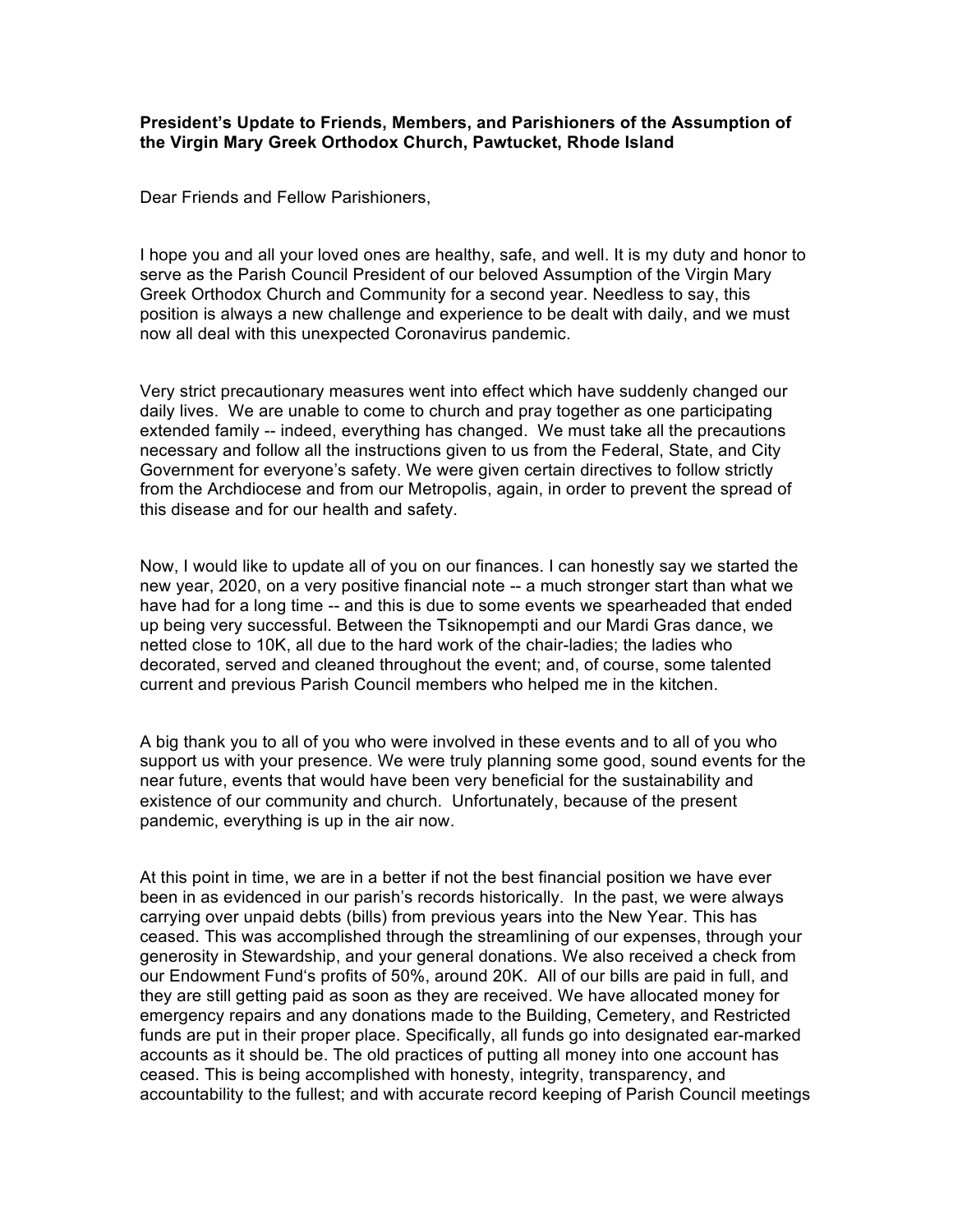recorded in minutes being saved on paper and electronically and always readily available for any purpose or reason. Thankfully, I was able to put these measures in place and apply them, thanks to the full support and communication of all the board members, and, yes, the continuous dedication and support you entrusted me with, and I thank you ALL.

And now, I have to speak about the reality we have come to experience, all of us, unexpectedly. Everything came to a complete stop, no services, no candles to light, no trays passing around, no Palm Sunday luncheon, and no Holy Week and Easter services, and only God knows how long this will last. Some members of our Parish are skeptical and are questioning if we will be able to have our Annual Greek Festival in August which is our biggest and most successful event that we have been hosting for so many years, and which helps keep us sustainable throughout the year. We are financially stronger than ever, and I can assure you that we can remain safe and sound for at least two (2) months; but with the weekly losses of income from candles and collection trays with the closing of the doors of our Church during Easter, this will hurt us dearly, sooner than later. I have asked our Stewardship Chairman, Tom Andrikopoulos to prepare a letter to communicate with more data and reminders. **Just because of the situation of uncertainty we are faced with, I would not hit the panic button, but I will encourage each and everyone to continue all the recommended practices to remain safe and well.**

We still are one of the viable and strong Churches of our Metropolis. I believe that with our prayers, even from home, and with solid faith in our Lord and His Holy Mother, this shall pass too. They are our protectors and saviors according to our beliefs as **Christians** 

May I remind you of Fr. Phillip's email regarding ideas for the support of the Church/Parish: such ideas must be communicated first to the Parish Council or the Stewardship Committee, and, if approved, only then can they be sent from the Parish Council or the Stewardship Committee through the Church Office to our parishioners. Despite all of the best of intentions, anything not according to protocol is prohibited because of the misunderstandings and confusion caused in the Parish Council, Stewardship Committee and then disseminated to the parishioners.

Several parishioners, of their own will and without being asked, very discreetly were generous enough to increase their stewardship contributions. We thank them for their initiative.

**On the same note, I have received a letter from His Eminence Metropolitan Methodios informing me and Fr. Phillip that our Parish will be receiving a gift of love in the form of a financial donation of 5K from well-known philanthropists, Mr. & Mrs. John and Effie Lagadinos and their family. This financial support is in the form of a temporary relief from this sudden loss of income. At the same time, this gift of love can also serve as a "challenge gift" to others who may be in a position to assist by offering a "matching gift," thus greatly multiplying the support**